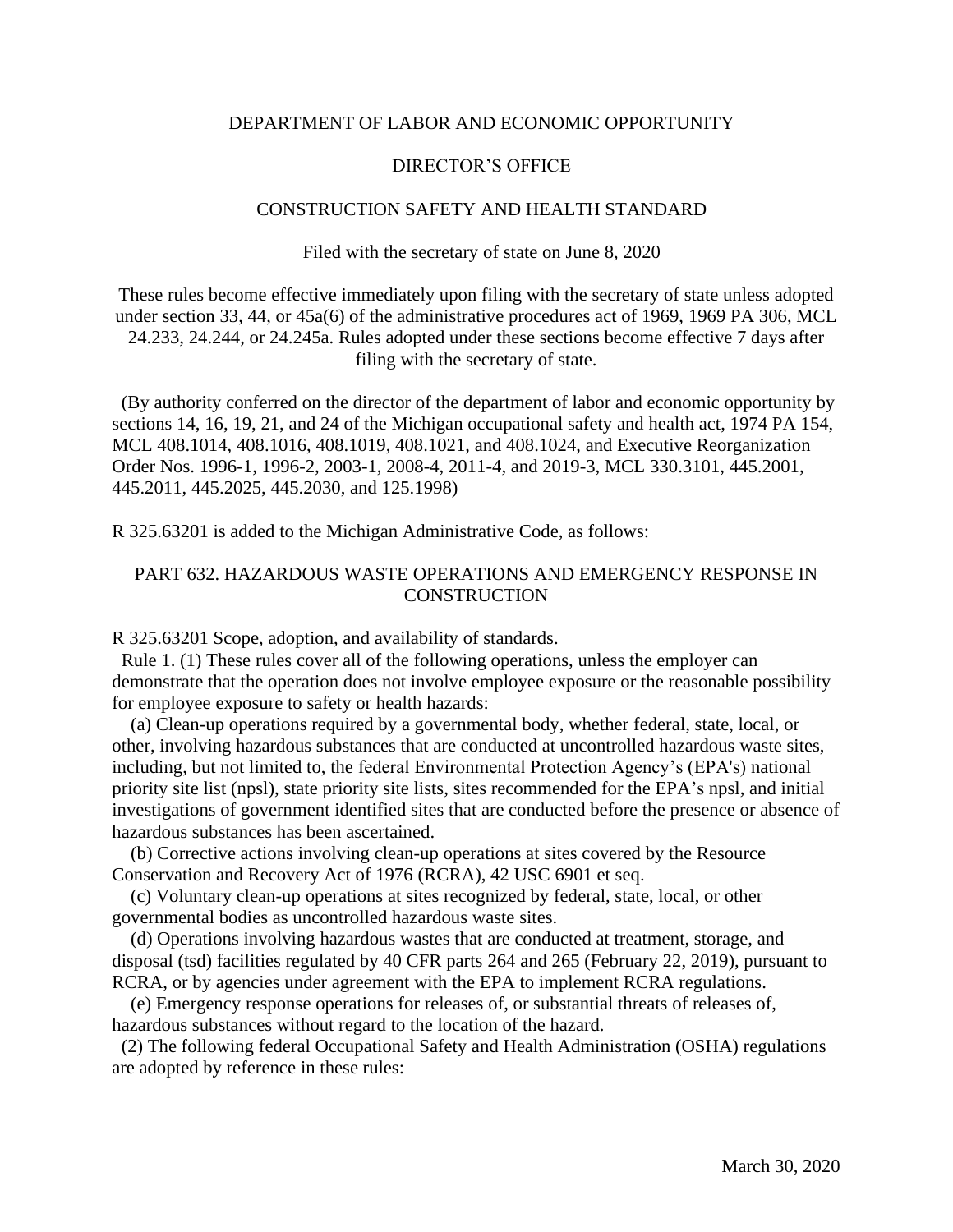(a) 29 CFR 1926.65, "Hazardous waste operations and emergency response," as amended February 18, 2020.

 (b) 29 CFR 1926.65, appendix A "Personal protective equipment test methods," as amended February 18, 2020.

 (c) 29 CFR 1926.65, appendix B "General description and discussion of the levels of protection and protective gear," as amended August 22, 1994.

(d) 29 CFR 1926.65, appendix C "Compliance guidelines," as amended June 30, 1993.

(e) 29 CFR 1926.65, appendix D "References," as amended February 13, 1996.

 (f) 29 CFR 1926.65, appendix E "Training Curriculum Guidelines," as amended February 8, 2013.

 (3) A reference to 29 CFR 1926.20 and 1926.51 means Construction Safety Standard Part 1. "General Rules."

 (4) A reference to 29 CFR 1926.33 means General Industry and Construction Safety and Health Standard Part 470. "Employee Medical Records and Trade Secrets."

 (5) A reference to 29 CFR 1926.35 means Construction Safety Standard Part 18. "Fire Protection and Prevention."

 (6) A reference to 29 CFR 1926.55 means Construction Safety and Health Standard Part 601. "Air Contaminants for Construction."

(7) A reference to 29 CFR 1926.59 means both of the following:

(a) Construction Safety Standard Part 42. "Hazard Communication."

(b) Occupational Health Standard Part 430. "Hazard Communication."

 (8) A reference to 29 CFR 1926.97 means Construction Safety and Health Standard Part 6. "Personal Protective Equipment."

 (9) A reference to 29 CFR 1926.103 means Occupational Health Standard Part 451. "Respiratory Protection."

 (10) A reference to 29 CFR 1926.159 "Employer alarm system," means 29 CFR 1926.159; however, OSHA removed this regulation on June 20, 1996.

(11) A reference to 29 CFR part 1926, subpart D, means all of the following:

(a) Construction Safety Standard Part 1. "General Rules."

(b) Construction Safety and Health Standard Part 6. "Personal Protective Equipment."

(c) Construction Safety Standard Part 42. "Hazard Communication."

 (d) Construction Safety Standard Part 91. "Process Safety Management of Highly Hazardous Chemicals."

(e) Occupational Health Standard Part 430. "Hazard Communication."

(f) Construction Safety and Health Standard Part 601. "Air Contaminants for Construction."

(g) Construction Safety and Health Standard Part 603. "Lead Exposure in Construction."

 (h) Construction Safety and Health Standard Part 605. "Methylenedianiline (MDA) in Construction."

(i) Construction Safety and Health Standard Part 620. "Ventilation Control for Construction."

 (j) Construction Safety and Health Standard Part 632. "Hazardous Waste Operations and Emergency Response in Construction."

(k) Occupational Health Standard Part 680. "Occupational Noise Exposure."

 (l) Occupational Health Standard Part 681. "Radiation in Construction: Ionizing and Nonionizing."

(12) A reference to 29 CFR part 1926, subpart E, means both of the following:

(a) Construction Safety and Health Standard Part 6. "Personal Protective Equipment."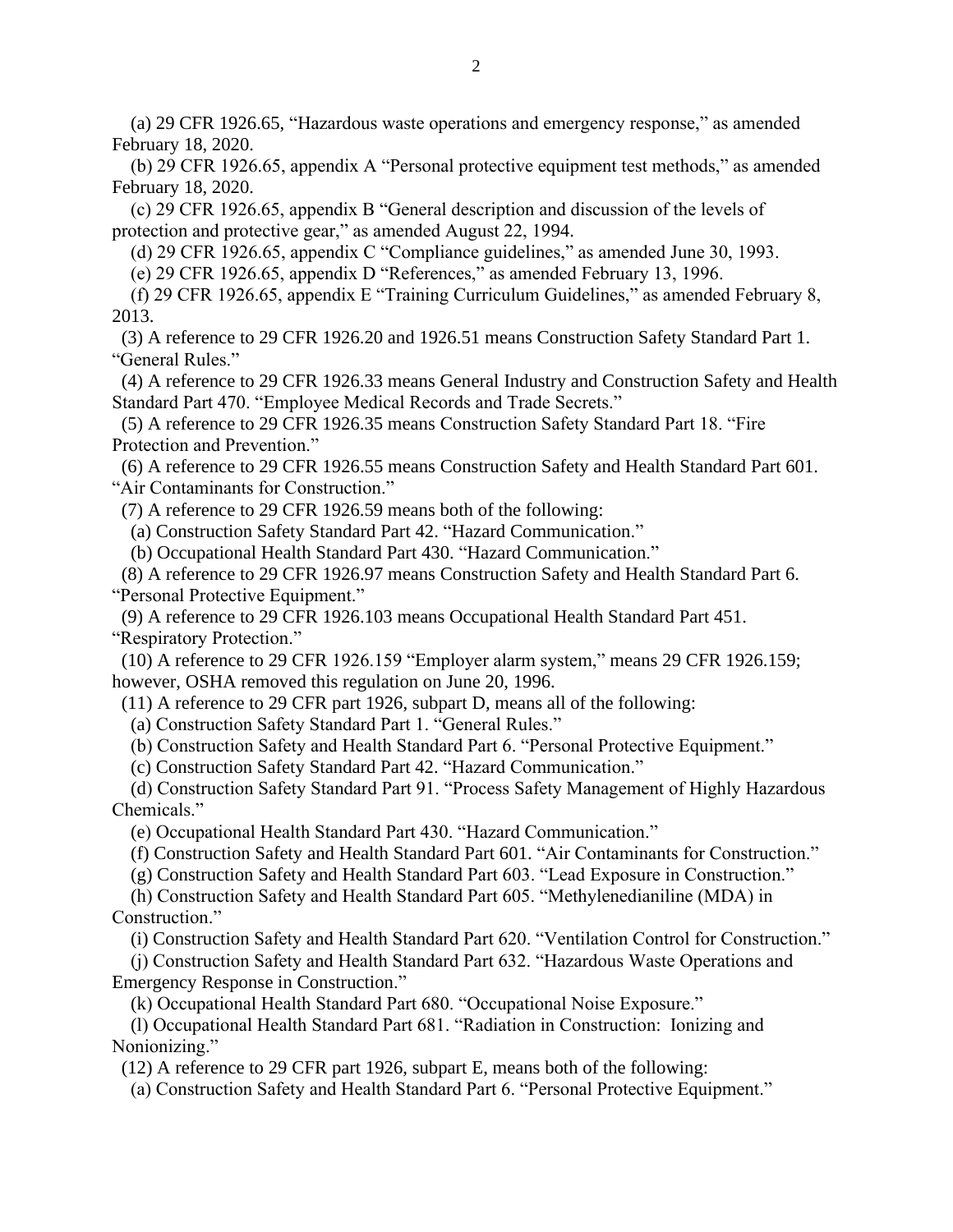(b) Construction Safety Standard Part 45. "Fall Protection."

 (13) A reference to 29 CFR part 1926, subpart F, means Construction Safety Standard Part 18. "Fire Protection and Prevention."

 (14) A reference to 29 CFR part 1926, subpart P, means Construction Safety Standard Part 9. "Excavation, Trenching, and Shoring."

 (15) A reference to 29 CFR 1910.141 means General Industry Safety and Health Standard Part 474. "Sanitation."

(16) A reference to 29 CFR 1910.1200 means both of the following:

(a) General Industry Safety Standard Part 92. "Hazard Communication."

(b) Occupational Health Standard Part 430. "Hazard Communication."

 (17) The adopted federal regulations have the same force and effect as a rule promulgated under the Michigan occupational safety and health act, 1974 PA 154, MCL 408.1001 to 408.1094.

 (18) The OSHA regulations adopted in these rules are available from the United States Department of Labor, Occupational Safety and Health Administration website, www.osha.gov, at no charge, as of the time of adoption of these rules.

(19) The regulations adopted in these rules are available for inspection at the Department of Labor and Economic Opportunity, Michigan Occupational Safety and Health Administration (MIOSHA) Regulatory Services Section, 530 West Allegan Street, P.O. Box 30643, Lansing, Michigan 48909-8143.

 (20) The regulations adopted in these rules may be obtained from the publisher or the Department of Labor and Economic Opportunity, MIOSHA Regulatory Services Section, 530 West Allegan Street, P.O. Box 30643, Lansing, Michigan 48909-8143, at the cost charged in this rule, plus \$20.00 for shipping and handling.

 (21) The following MIOSHA standards are referenced in these rules. Up to 5 copies of these standards may be obtained at no charge from the Michigan Department of Labor and Economic Opportunity, MIOSHA Regulatory Services Section, 530 West Allegan Street, P.O. Box 30643, Lansing, Michigan 48909-8143 or via the internet at the following website:

[www.michigan.gov/mioshastandards.](http://www.michigan.gov/mioshastandards) For quantities greater than 5, the cost, as of the time of adoption of these rules, is 4 cents per page.

(a) Construction Safety Standard Part 1. "General Rules," R 408.40101 to R 408.40134.

 (b) Construction Safety and Health Standard Part 6. "Personal Protective Equipment," R 408.40601 to R 408.40660.

 (c) Construction Safety Standard Part 9. "Excavation, Trenching and Shoring," R 408.40901 to R 408.40953.

 (d) Construction Safety Standard Part 18. "Fire Protection and Prevention," R 408.41801 to R 408.41884.

 (e) Construction Safety Standard Part 42. "Hazard Communication," R 408.44201 to R 408.44204.

(f) Construction Safety Standard Part 45. "Fall Protection," R 408.44501 to R 408.44502.

 (g) Construction Safety Standard Part 91. "Process Safety Management of Highly Hazardous Chemicals," R 408.49101 to R 408.49103.

 (h) Occupational Health Standard Part 430. "Hazard Communication," R 325.77001 to R 325.77004.

 (i) Occupational Health Standard Part 451. "Respiratory Protection," R 325.60051 to R 325.60052.